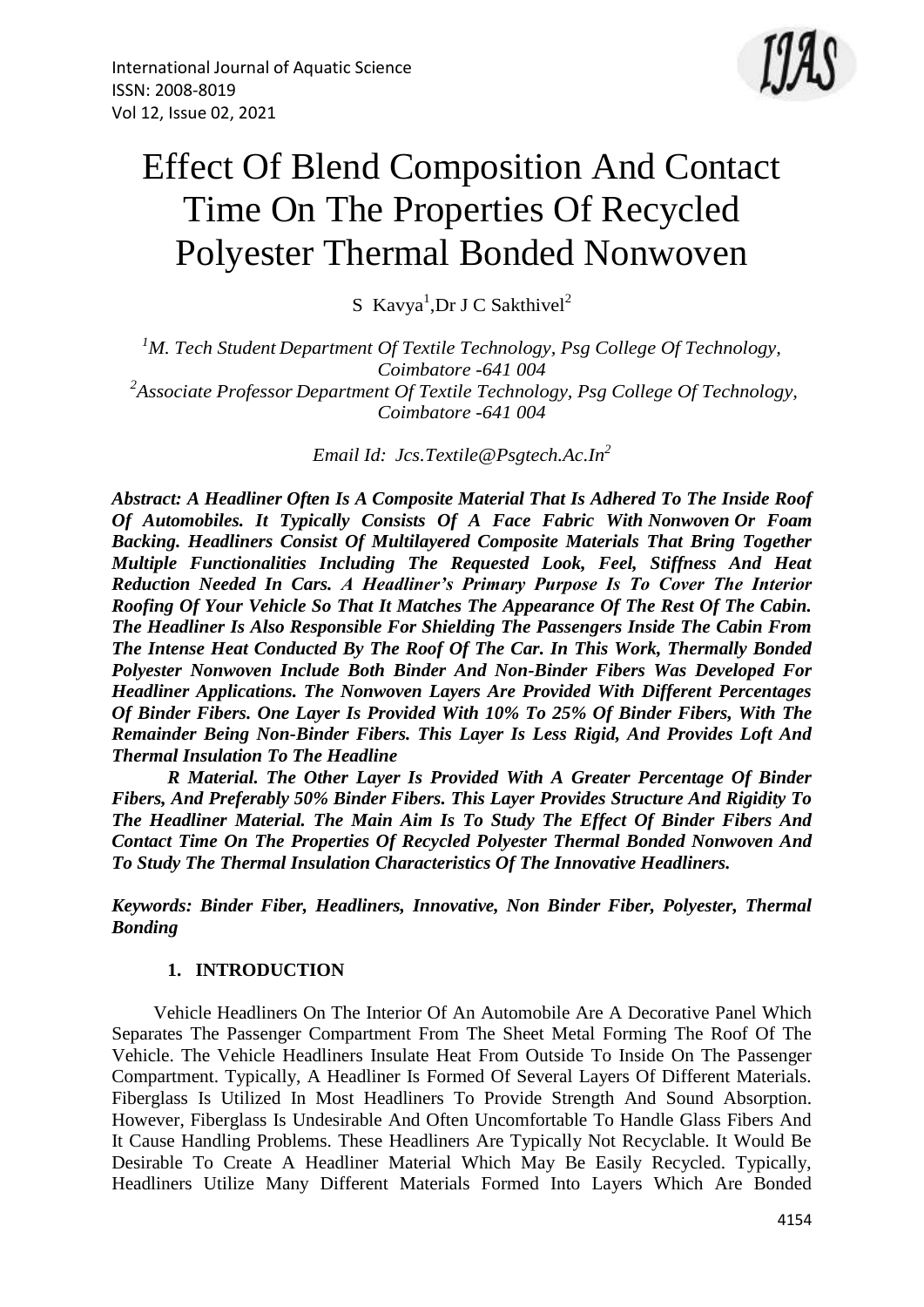

Together. Scraps Are Cut Away From The Material To Leave The Final Headliner Shape. The Scrap Material Is Difficult To Recycle As It Includes Many Different Materials. It Would Be Desirable To Form A Headliner Generally Of A Single Type Of Material.

The Use Of Recycled Fibers In Garment Is Being Seen As One Of The Major Ways To Achieve Sustainability And Circular Economy In Textile Industry (1). The Main Benefits Of Using Recycled Polyester Is To Minimizing Environmental Impacts By Reducing Use Of Raw Materials And Producing Less Waste (2). Benjamin Piribauer Et Al., Mentioned That The End Of Life Textiles Often Consist Of Multi Material Fiber Compositions, These Make Recycling More Complicated Since The Different Types Of Fibers Would Need To Be Separated, Which Is Often Difficult Or Outright Impossible (3). Youneung Lee And Changwhan Joo Stated That The Use Of Recycled Polyester Nonwovens Has Many Advantages Compared To Conventional Sound Absorbers, Including Reduced Product Cost, Good Handling, And Environmental Protection (4). The Use Of Recycled Textile Materials In Nonwovens Provides Alternatives For The Production Of Ecologically Friendly Acoustic Products For The Automotive Industry And Recently Noise Absorbent Textile Materials, Especially Nonwoven Structures Or Recycled Materials, Have Been Widely Used Because Of The Low Production Costs And Their Being Aesthetically Appealing (5).

Sharma And Goel Mentioned That The Nonwoven Fabrics From Recycled Cotton Fiber And Recycled Polyester Fiber Blend Which Gives A New Approach Of Recycled Fiber Application (6). The Thermal Bonding Between The Fibers In The Recycled Polyester Nonwoven Fabrics Was Generated At A Lower Heat-Setting Temperature Than For Virgin Polyester Nonwoven Fabrics (7). The Automotive And Building Interiors Made Up Of Recycled Fibers Are In Potential Market Growth And The Recycled Fiber Nonwoven As Thermal Insulation And Acoustic Absorption Material Were Developed By Using The Fibers Recycled From The Waste Fabrics Of Cotton, Polyester, And Cotton/Polyester Blend Collected From The Garment Industries (8). Head Liners Requirements Are Light Weight, Thin Profile But Rigid Without Any Tendency To Buckle, Flex Or Vibrate, Dimensional Stability, Aesthetically Pleasing And Preferably With A Soft Touch (9). Headliner Consists Of Two Core Materials: The Substrate, Which Can Be Something As Basic As Cardboard, But It Is Normally Pu Or Another Polymer Impregnated With Glass Fibers For Strength And Stiffness, And The Facing Fabric (10). In This Work, An Attempt Has Been Made To Study The Influence Of Blend Composition And Contact Time In Thermal Bonding On The Physical And Mechanical Properties Of The Recycled Polyester Thermal Bonded Nonwovens For Headliner Applications.

# **2. MATERIALS AND METHODS**

## **2.1 Materials**

Headliner Material Is Formed Of Two Layers Formed From Two Types Of Polyester Fibers. The Polyester Layers Include Both Binder And Non-Binder Fibers. Binder Fibers Used Are Low Melt Polyester Fibers Was Shown In Figure 1 And Non Binder Fibers Used Are Recycled Polyester Fibers Was Shown In Figure 2. Both The Fiber Specification Was Given In Table 1.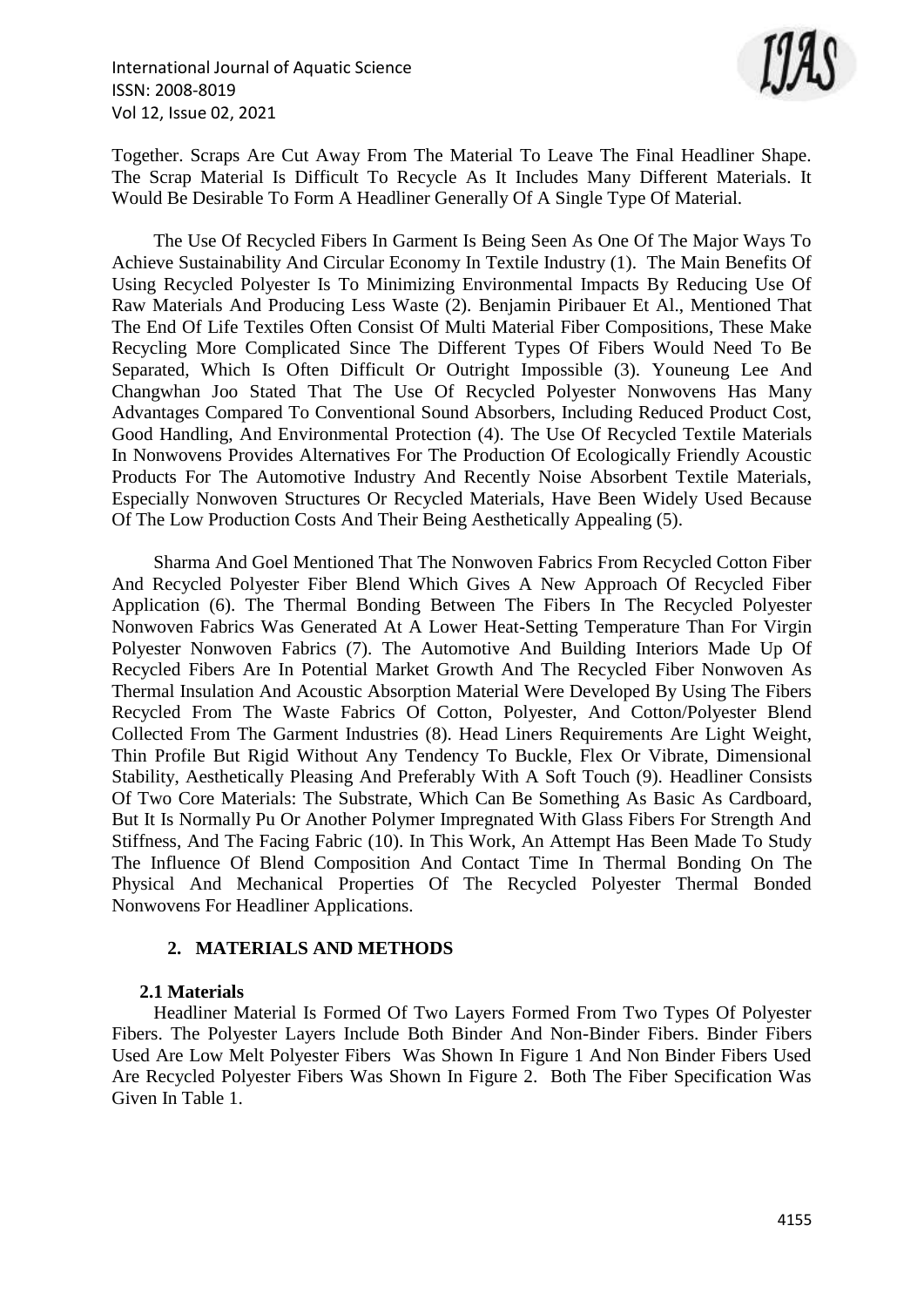

| <b>Properties</b>      | <b>Recycled Polyester</b><br><b>Non Binder Fiber(Nbf)</b> | <b>Low Melt Polyester</b><br><b>Binder Fiber(Bf)</b> |
|------------------------|-----------------------------------------------------------|------------------------------------------------------|
| Fineness (Denier)      |                                                           |                                                      |
| Length $(Mm)$          | 64                                                        |                                                      |
| Fiber Density $(G/Cc)$ | .38                                                       | .37                                                  |
| Melting Point $(°c)$   | 250.                                                      | 10                                                   |

#### Table 1 Raw Material And Their Specifications



Figure 1. Low Melt Polyester Fiber Figure 2. Recycled Polyester Fiber



# **2.2 Methodology**

The Binder And Non Binder Fibers Were Opened And Mixed Together With Three Different Combinations 10:90, 25:75 And 50:50 Respectively. Opening And Mixing Of Fibers Were Carried Out By Hand. After Mixing, Fibers Are Then Subjected To Carding Process For The Formation Of Carded Web In Different Combinations Of Fibers. During The Carding, The Fiber Blend Was Further Opened And Individual Fibers Were Combed To Be Relatively Parallel. Carding Process Haven Been Carried Out By Roller Clearer Carding Machine. The Machine Run At The Feeding Speed Of 1.50 Mpm, The Cylinder Speed Of 485.8 Mpm And The Delivery Speed Of 5.47 Mpm. The Produced Carded Web Is Then Thermal Bonded To Form Nonwoven. Thermal Bonding Is A Process That Melts The Web Together At Fiber Crossover Points. Fiber Web Is Significantly Compacted After Thermal Bonding Process. Thermal Bonding Machine Runs At Three Different Speeds, Low Speed-15mpm, Medium Speed- 20 Mpm And High Speed-25 Mpm. Thermal Bonding Temperature Were Maintained About 120ºc Through The Bonding Process. Nonwoven Sample Have Been Prepared With Three Different Ratios And Three Different Thermal Bonding Machine Speeds Is Given Below In Table 2.

| Table 2 Nonwoven Sample Preparation |  |  |
|-------------------------------------|--|--|
|-------------------------------------|--|--|

| <b>Speed</b>               | <b>Bf:Nbf</b><br>(10:90)      | <b>Bf:Nbf</b><br>(25:75)      | <b>Bf:Nbf</b><br>(50:50)      |
|----------------------------|-------------------------------|-------------------------------|-------------------------------|
| Low Speed (Ll) 15 M/Min    | B <sub>1</sub> S <sub>1</sub> | B <sub>2</sub> l <sub>s</sub> | B <sub>3</sub> l <sub>s</sub> |
| Medium Speed (Lm) 20 M/Min | B <sub>1</sub> m <sub>s</sub> | B <sub>2</sub> ms             | B3ms                          |
| High Speed (Lh) 25 M/Min   | B <sub>1</sub> h <sub>s</sub> | B <sub>2</sub> h <sub>s</sub> | B <sub>3</sub> h <sub>s</sub> |
|                            |                               |                               |                               |

*2.3 Testing And Analysis*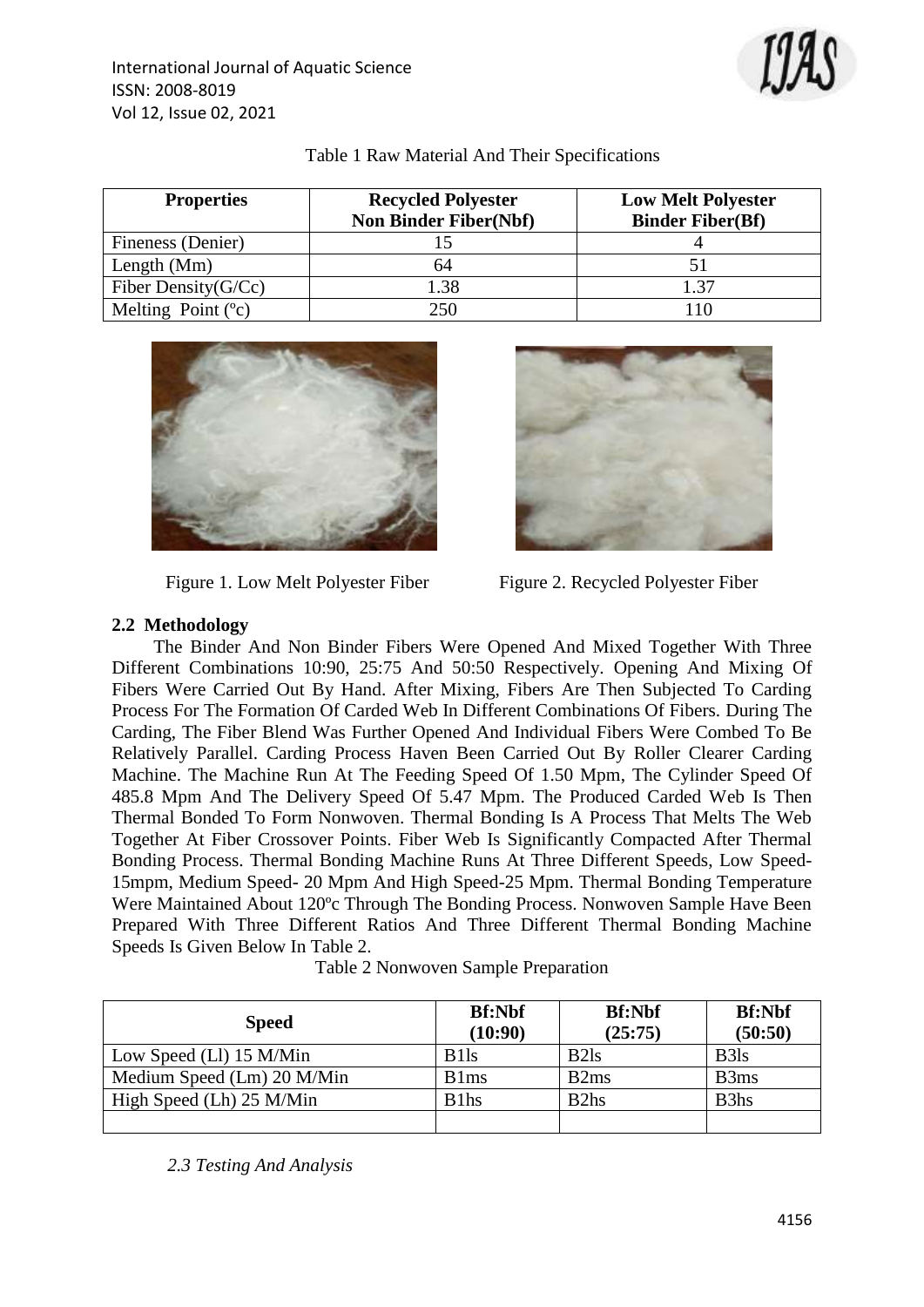

A Specified Weight Of A Unit Area Shows The Gsm (Grams Per Square Meter). A Circular Cross Section Of Diameter 114 Mm Is Cut From Fabric And Then Weighs It In Grams. Pieces Were Cut At The Middle Fold Of Fabric And Pressed Slightly And Rounded. The Specimens Were Weighed And Recorded. Nonwoven Thermal Conductivity Was Measured Using Lee's Disc Method. In This Method Two Brass Discs And Two Thermometers T1 And T<sub>2</sub> Were Used. Sample Is Place In Between Two Discs And Thermometer Is Inserted Into The Holes Of The Disc And Then Steam Is Passed Through The Top Disc. When Steady State Temperature T1 ºc Is Reached, Heat Is Conducted Through The Sample And Imparted To The Lower Disc Which Raises The Temperature Gradually And Finally Attains The Steady State Temperature  $T_2^{\circ}$ c. Both The Temperature Is Noted And Sample Is Removed. Then Lower Disc Is Brought Into Direct Contact With Steam Chamber And Allowed To Raise The Temperature By 10 ºc And Top Disc Is Removed. Cooling Time For Every One Degree Is Noted And Thermal Conductivity Is Calculated.

Evaluation Of Tensile Strength For The Nonwovens Was Performed In Accordance With The Astm D5035-95 For Fabric Break Strength (Strip Method) And Tested Using An Instron Tester Model 4301. The Force Applied On The Specified Size Of A Fabric. When It Breaks, The Machine Automatically Shows The Force And Elongation. It Shows The Capacity Of Fabric Before Fabric Strip Breaks. Elongation Is Then Recorded In Percentage Change. With The Cutter, Strip From Longitudinal Direction And Strips From Transverse Direction From The Fabric Were Placed And Fixed Between Upper Jaw And Lower Jaw With The Gauge Length Of 150 Mm In Universal Tensile Tester. Evaluation Of Bending Length And Flexural Rigidity For The Nonwovens Was Performed In Accordance With The Astm D5732 Standard Test Method For Stiffness Of Nonwoven Fabrics Using The Cantilever Test. This Test Method Covers Stiffness Properties Of Nonwoven Fabrics By Employing The Principle Of Cantilever Bending Of The Fabric Under Its Own Weight. Bending Length Is Measured And Flexural Rigidity Calculated.

## **3. RESULT AND DISCUSSION**

The Table 3 Shows The Physical, Mechanical And Thermal Properties Of Polyester Thermally Bonded Nonwovens.

## 3.1areal Density

The Figure 3 Shows The Effect Of Binder Fibers And Contact Time On Areal Density Of The Fabrics, It Is Clear From The Figure That With Increase In Binder Fiber Percentage The Areal Density Is Decreases. The Sample Produced With 15 Mpm Shows Higher Areal Density Compared To That Of Other Samples. It Is Mainly Due To More Contact Time And May Cause More Shrinkage Inside The Thermal Bonded Nonwoven Fabrics.

| <b>Sample</b> | Gsm<br>$(\overline{G/M}^2)$ | <b>Thickness</b><br>(Mm) | <b>Tensile Strength</b><br>(Kg/Sq.M) |                  | <b>Bending</b><br>Length | <b>Thermal</b><br>Conducivity |
|---------------|-----------------------------|--------------------------|--------------------------------------|------------------|--------------------------|-------------------------------|
|               |                             |                          | <b>Cross</b>                         | <b>Machine</b>   | (Cm)                     | (W/Mk)                        |
|               |                             |                          | <b>Direction</b>                     | <b>Direction</b> |                          |                               |
| <b>B1ls</b>   | 480                         | 2.12                     | 24.92                                | 2.28             | 39.85                    | 0.0389                        |
| <b>B1ms</b>   | 457                         | 2.10                     | 20.30                                | 2.30             | 36.00                    | 0.0264                        |

Table 3 Properties Of Polyester Thermally Bonded Nonwovens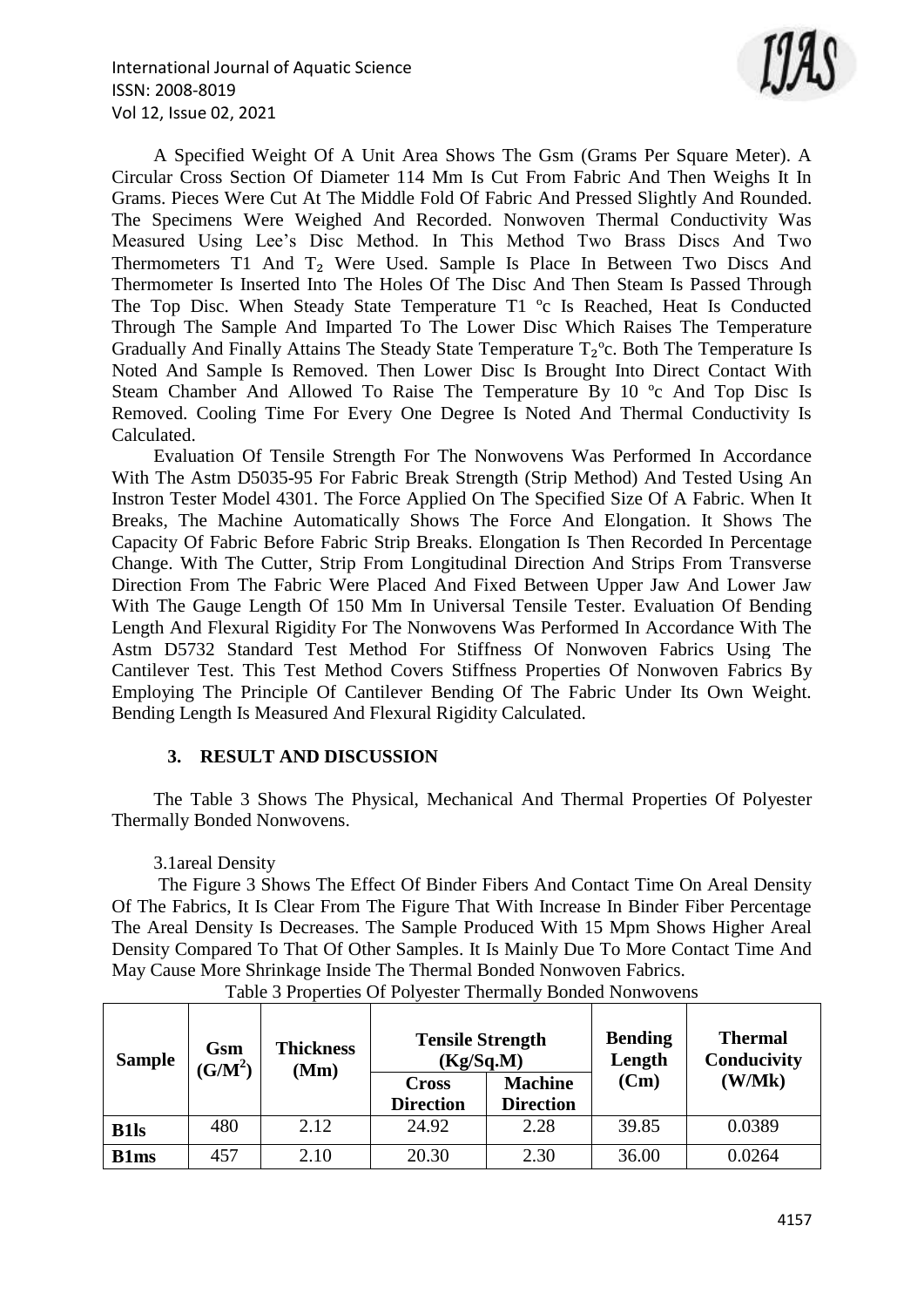

| <b>B1hs</b> | 430 | 2.20 | 19.00 | 2.04  | 29.85 | 0.0180 |
|-------------|-----|------|-------|-------|-------|--------|
| <b>B2ls</b> | 413 | 1.51 | 57.50 | 7.00  | 40.65 | 0.0403 |
| <b>B2ms</b> | 410 | 1.49 | 27.75 | 3.92  | 38.30 | 0.0296 |
| <b>B2hs</b> | 390 | 1.98 | 4.35  | 0.35  | 32.45 | 0.0301 |
| <b>B3ls</b> | 466 | 2.04 | 60.97 | 16.50 | 42.35 | 0.0274 |
| <b>B3ms</b> | 451 | 2.01 | 85.31 | 16.80 | 42.50 | 0.0226 |
| <b>B3hs</b> | 427 | 2.18 | 32.20 | 5.23  | 40.05 | 0.0200 |



Fig 3 Effect Of Binder Fibers And Contact Time On Areal Density Of The Fabrics 3.2 Tensile Strength (Ts)



Fig 4 Effect Of Binder Fibers And Contact Time On Cross Direction Tensile Strength Of The Fabrics

The Figure 4 Shows The Cross Direction Tensile Strength Changes On Account Of Change In Binder Fibers Percentage And Contact Time Of The Samples. The Graph Shows That Increase In Binder Fiber Percentage Increase The Tensile Strength For Ls And Ms. Hs Tensile Strength Increase For  $B_1$  And  $B_3$  But Decreases For  $B_2$ . On The Other Hand Tensile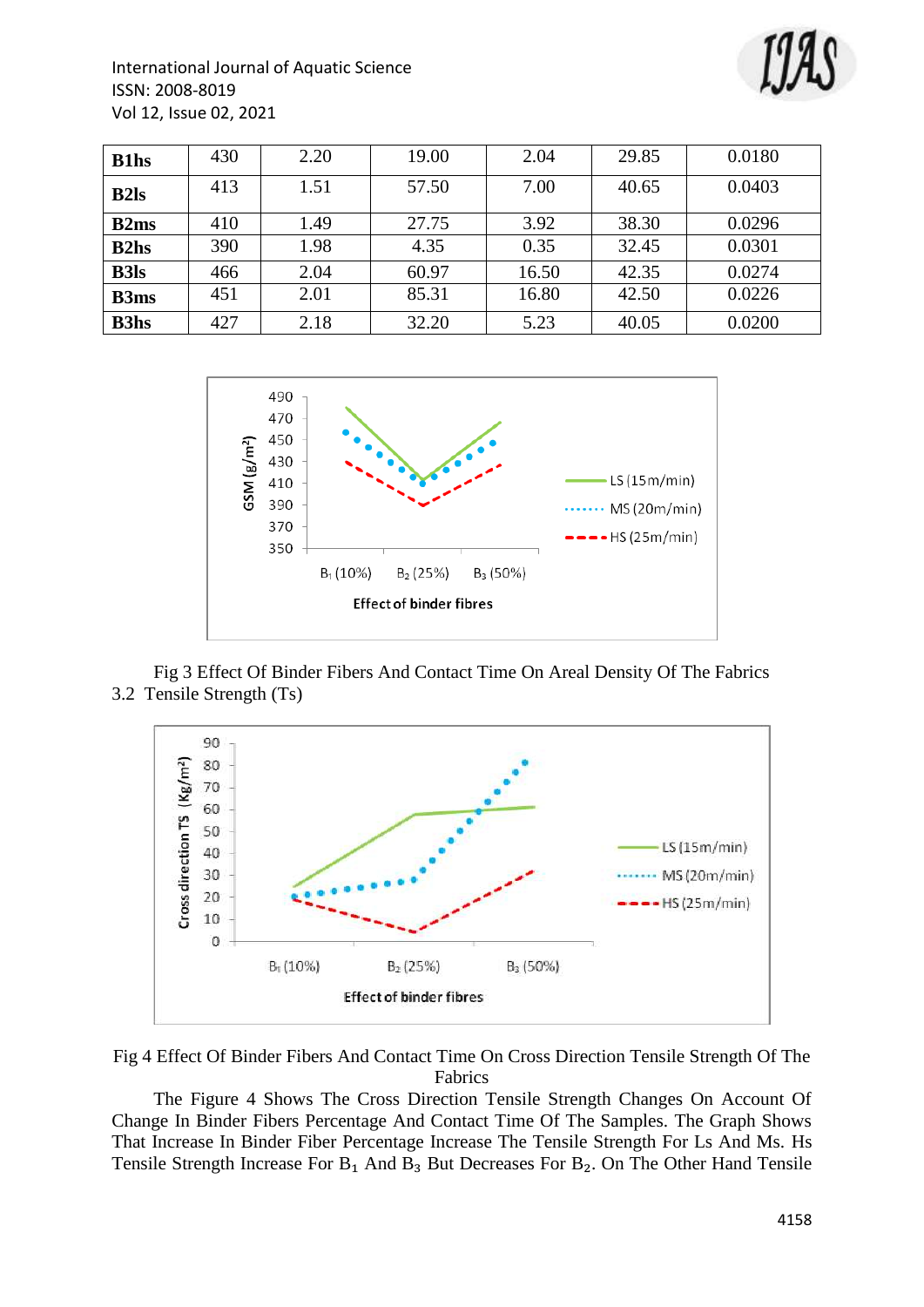

International Journal of Aquatic Science ISSN: 2008-8019 Vol 12, Issue 02, 2021

Strength Is Increased For  $B_1$  And  $B_2$  When Speed Of The Machine Is Decreased. For  $B_3$ Tensile Strength Is Reduced For Ls Due To Excessive Binding Of Fibers And Fiber Sticking On Rollers During The Time Of Delivery. Tensile Strength Of Ms Is Higher Than That Of Ls And For Hs Tensile Strength Is Lower When Compared To Ls And Ms. High Tensile Strength Is Achieved For The Sample  $B_3Ms$  Which Is 85.31 Kg/M<sup>2</sup> Compared To Other Samples.



Fig 5 Effect Of Binder Fibers And Contact Time On Machine Direction Tensile Strength Of The Fabrics

The Figure 5 Has Been Plotted To Understand The Machine Direction Tensile Strength Changes On Account Of Change In Binder Fibers Percentage And Contact Time Of The Samples. The Graph Shows That Increase In Binder Fiber Percentage Increase The Tensile Strength For Ls And Ms. Hs Tensile Strength Increase For  $B_1$  And  $B_3$  But Decreases For  $B_2$ . On The Other Hand Tensile Strength Is Increased For B₁ And B₂ When Speed Of The Machine Is Decreased. For  $B_3$  Tensile Strength Is Slightly Reduced For Ls Due To Excessive Binding Of Fibers And Fiber Sticking On Rollers During The Time Of Delivery. Tensile Strength Of Ls Is Slightly Lower Than Ms And Greater Than That Of Hs. High Tensile Strength Is Achieved For The Sample  $B_3Ms$  Which Is 16.80 Kg/M<sup>2</sup> Compared To Other Samples.



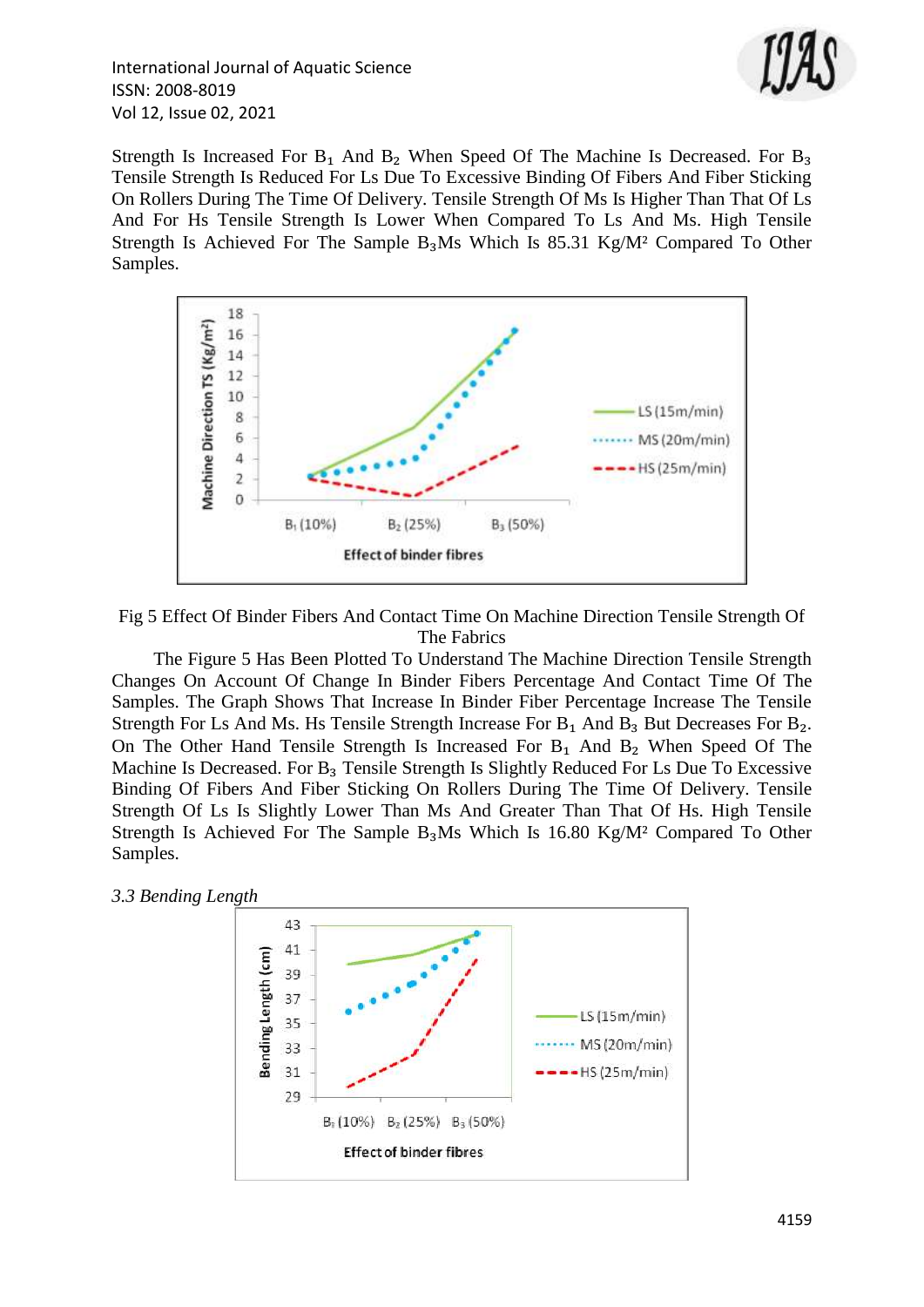

Fig 6 Effect Of Binder Fibers And Contact Time On Bending Length Of The Fabrics

From The Above Graph In Figure 6 Has Been Plotted To Understand The Bending Length Changes On Account Of Change In Binder Fibers Percentage And Contact Time Of The Samples. The Graph Shows That Increase In Binder Fiber Percentage Increase The Bending Length Of The Sample For The Three Different Speed Ls, Ms And Hs. On The Contrary Increase In Contact Time Decrease The Bending Length Of The Sample For B₁ And B<sub>2</sub>. For The B<sub>3</sub>, Bending Length Is Slightly Lower For Ls Compared To Ms Due The Sticking Of Fiber On Roller Because Of The Excessive Binder Fiber Percentage And For Ms Bending Length Is High Due To The Increase In The Speed Of The Machine And For Hs Bending Length Is Deceased When Compared To Ms. Therefore The Maximum Bending Length Is Achieved At  $B_3Ms$  Which Is 42.50 Cm And This Sample Has Higher Stiffness When Compared To Other Samples.

#### *3.4 Thermal Conductivity*

Figure 7 Shows The Thermal Conductivity Changes On Account Of Change In Binder Fibers Percentage And Contact Time Of The Samples. For The Three Binder Percentage  $B_1$ ,  $B_2$  And  $B_3$  The Increase In Speed Of The Machine Ls, Ms And Hs Decreases The Conductivity Value Of The Sample. Therefore Hs Have The Lower Thermal Conductivity Values When Compared To Ls And Ms. Then Increase In The Binder Percentage Increases The Thermal Conductivity Value For B<sub>2</sub> Due To The Lower Thickness Of  $B_2Ls$ ,  $B_2Ms$  And  $B_2Hs$  Samples And Thermal Conductivity Decreases For  $B_3$  Because Of The Higher Thickness When Compared To  $B_2$  Samples. For  $B_1$  Samples With Higher Thickness Have Lower Thermal Conductivity Values. Therefore B₁Hs Sample Have Lower Value Which Is 0.0180w/Mk When Compared To Other Samples.



Fig 7 Effect Of Binder Fibers And Contact Time On Thermal Conductivity Of The Fabrics

#### **4. CONCLUSION**

Nonwoven Samples Which Is Made Up Of Different Binder Percentage And Different Contact Time Were Fabricated In Thermal Bonding Machine With Recycled Polyester Fiber And Low Melt Polyester Fiber For Headliner Applications And It Is Tested In Terms Of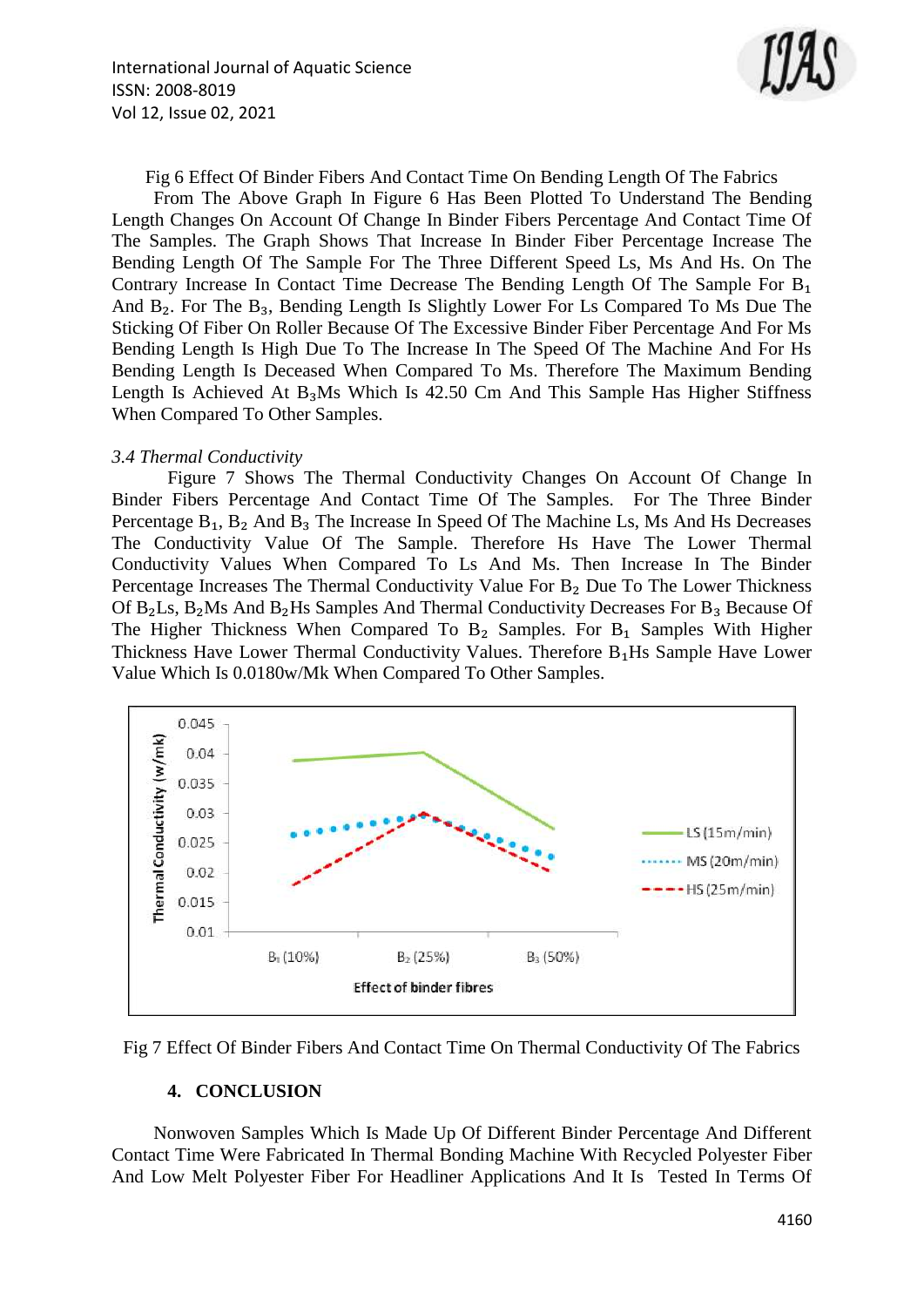International Journal of Aquatic Science ISSN: 2008-8019 Vol 12, Issue 02, 2021



Physical, Mechanical And Thermal Properties. The Study Revealed That Increase In Binder Fiber Percentage Increase The Both Cross And Machine Direction Tensile Strength For Ls And Ms. Tensile Strength Of Ms Is Higher Than That Of Ls And For Hs Tensile Strength Is Lower When Compared To Ls And Ms. High Cross And Machine Direction Tensile Strength Is Achieved For The Sample B₃Ms Which Is 85.31 Kg/M² And 16.80 Kg/M² Respectively. Then The Maximum Bending Length Is Achieved At B₃Ms Which Is 42.50 Cm And This Sample Has Higher Stiffness.

In Case Of Thermal Conductivity Of The Three Binder Percentage  $B_1$ ,  $B_2$  And  $B_3$  The Increase In Speed Of The Machine Ls, Ms And Hs Decreases The Conductivity Value Of The Sample. Therefore Hs Have The Lower Thermal Conductivity Values When Compared To Ls And Ms. Then Increase In The Binder Percentage Increases The Thermal Conductivity Value For  $B_2$  Due To The Lower Thickness Of  $B_2$ Ls,  $B_2$ Ms And  $B_2$ Hs Samples And Thermal Conductivity Decreases For B<sub>3</sub> Because Of The Higher Thickness When Compared To B<sub>2</sub> Samples. For B<sub>1</sub> Samples With Higher Thickness Have Lower Thermal Conductivity Values. Therefore B₁Hs Sample Have Lower Value Which Is 0.0180w/Mk When Compared To Other Samples.

The Combination Of Blend Percentage  $B_3$  Which Is 50% Binder And 50% Non Binder Fiber At Medium Speed 20m/Min Have Good Cross And Machine Direction Tensile Strength And Good Stiffness Characteristics. As For Thermal Conductivity B<sub>1</sub>Hs Sample Have Lower Thermal Conductivity Due To Good Loft Characteristics And For The Sample B₃Ms Have Moderate Thermal Conductivity Which Is 0.0226w/Mk. Therefore It Can Be Concluded That The B₃Ms Sample Have Overall Good Physical And Thermal Properties When Compared To Other Samples. From This Research Study,  $B_3Ms$  Nonwoven And  $B_1Hs$  Non-Woven Can Be Combined To Increases The Tensile Strength And Stiffness Characteristics For Headliner Applications And To Have Good Thermal Characteristics.

#### **5. REFERENCES**

- [1] Abhijit Majumdar, Sandeep Shukla, Anshu Anjali Singh And Sanchi Arora, "Circular Fashion: Properties Of Fabrics Made From Mechanically Recycled Poly-Ethylene Terephthalate (Pet) Bottles", *Resources, Conservation & Recycling*, 161 (2020).
- [2] Tamer Fk And Mohamed Ed, "Recycling Of Textiles", *J Textile Sci Eng*, 2014.
- [3] Benjamin Piribauer And Andreas Bartl, "Textile Recycling Processes, State Of The Art And Current Developments: A Mini Review",*Waste Management & Research ,*2019.
- [4] Youneung Lee And Changwhan Joo, **"**Sound Absorption Properties Of Recycled Polyester Fibrous Assembly Absorbers", *Autex Research Journal*, Vol. 3, No2, June 2003.
- [5] Nazan Avcioğlu Kalebek,"Sound Absorbing Polyester Recycled Nonwovens For The Automotive Industry", *Fibres & Textiles In Eastern Europe*, Vol. 24, 1(115): 107-113, *2016*.
- [6] Sharma R And Goel, "A Development Of Nonwoven Fabric From Recycled Fibers", *Journal Of Textile Science & Engineering*, Vol 7, Issue 2, Pp.289, 2017.
- [7] [Yeon Joo Choi,](https://journals.sagepub.com/doi/abs/10.1177/0040517517750643) [Icksoo Kim](https://journals.sagepub.com/doi/abs/10.1177/0040517517750643) And [Seong Hun Kim,](https://journals.sagepub.com/doi/abs/10.1177/0040517517750643) "Effect Of Heat-Setting On The Physical Properties Of Chemically Recycled Polyester Nonwoven Fabrics",*Textile Research Journal*, Vol 89 Issue 4, February 2019.
- [8] S. Sakthivel, Bahiru Melese, Ashenafi Edae, Fasika Abedom , Seblework Mekonnen And Eshetu Solomon, "Garment Waste Recycled Cotton/Polyester Thermal And